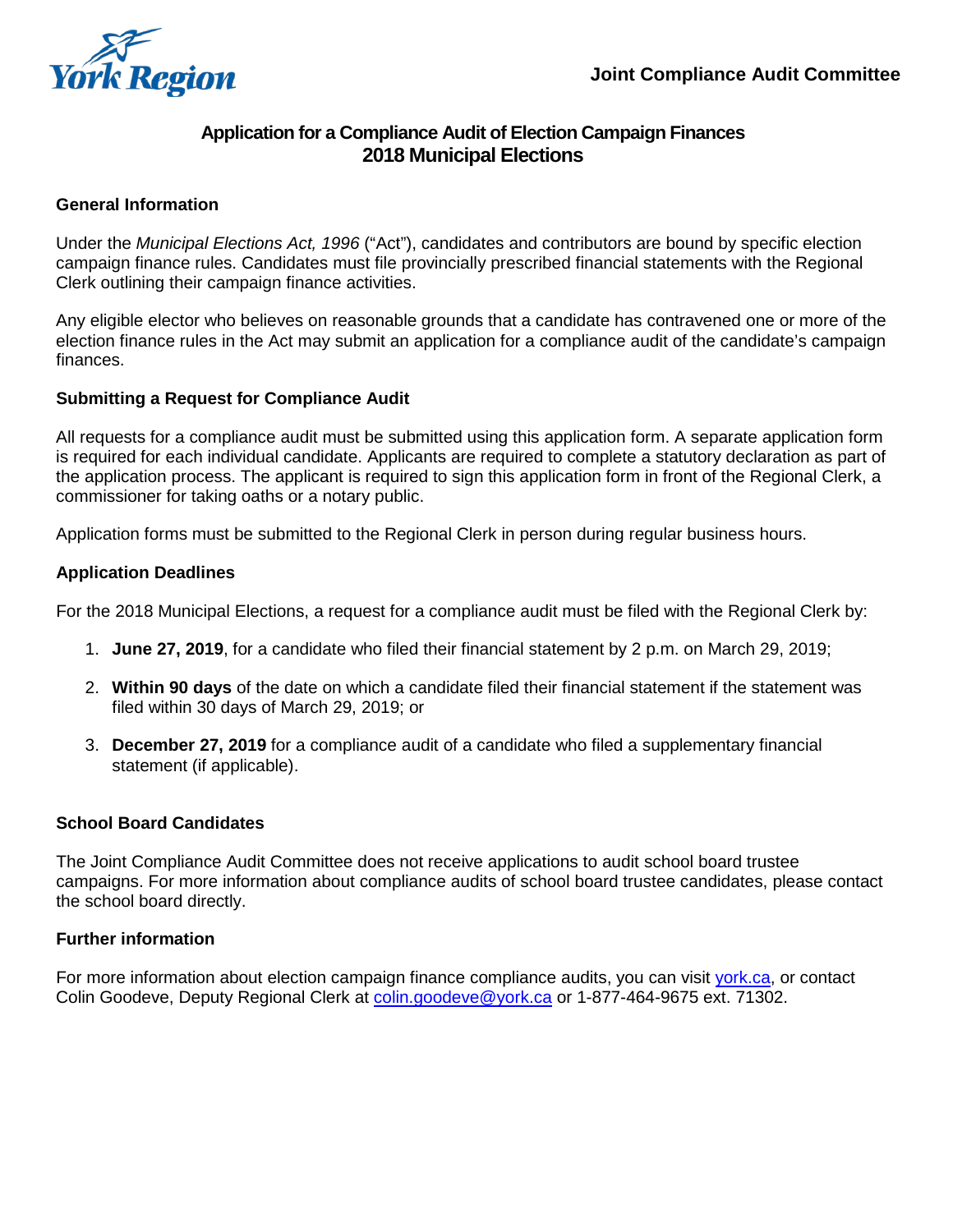

| <b>Applicant Information</b>                                                                            |                                              |        |  |  |
|---------------------------------------------------------------------------------------------------------|----------------------------------------------|--------|--|--|
| Name:                                                                                                   |                                              |        |  |  |
| Full Address:                                                                                           |                                              |        |  |  |
|                                                                                                         |                                              |        |  |  |
| Telephone (day):                                                                                        |                                              | Email: |  |  |
| <b>Candidate Information</b>                                                                            |                                              |        |  |  |
| Name:                                                                                                   |                                              |        |  |  |
| Type:                                                                                                   | Candidate for Office of Regional Chair<br>I. |        |  |  |
| Reasons for requesting a Compliance Audit<br>(attach additional pages and documentation, if applicable) |                                              |        |  |  |
|                                                                                                         |                                              |        |  |  |
|                                                                                                         |                                              |        |  |  |
|                                                                                                         |                                              |        |  |  |
|                                                                                                         |                                              |        |  |  |
|                                                                                                         |                                              |        |  |  |
|                                                                                                         |                                              |        |  |  |
|                                                                                                         |                                              |        |  |  |
|                                                                                                         |                                              |        |  |  |
|                                                                                                         |                                              |        |  |  |
|                                                                                                         |                                              |        |  |  |
|                                                                                                         |                                              |        |  |  |
|                                                                                                         |                                              |        |  |  |
|                                                                                                         |                                              |        |  |  |
|                                                                                                         |                                              |        |  |  |
|                                                                                                         |                                              |        |  |  |
|                                                                                                         |                                              |        |  |  |
|                                                                                                         |                                              |        |  |  |
|                                                                                                         |                                              |        |  |  |
|                                                                                                         |                                              |        |  |  |
|                                                                                                         |                                              |        |  |  |
|                                                                                                         |                                              |        |  |  |
|                                                                                                         |                                              |        |  |  |
|                                                                                                         |                                              |        |  |  |